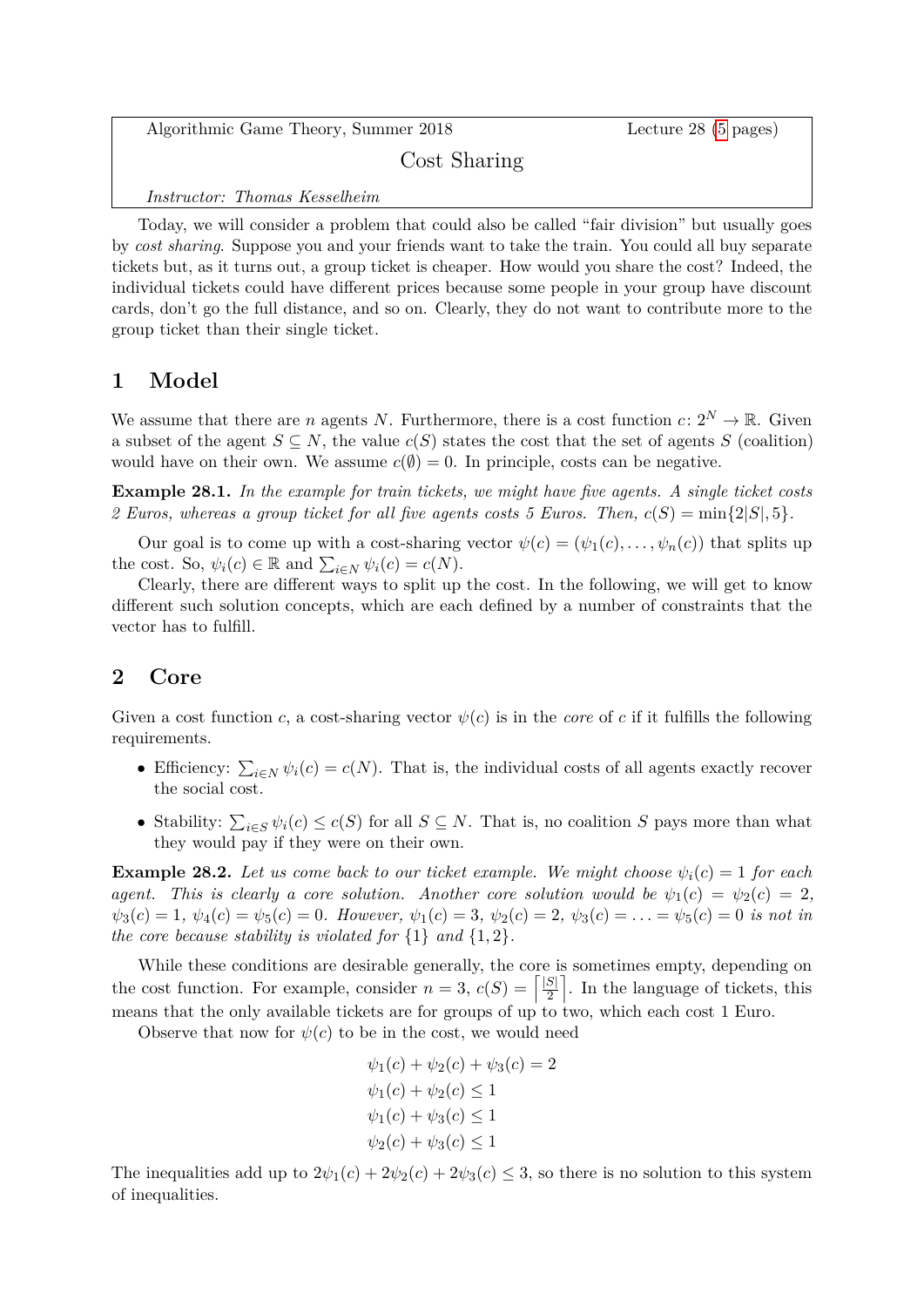#### **3 Shapley Value**

The Shapley value is a different approach to cost sharing. Again, there are a couple of conditions that the vector  $\psi(c)$  should fulfill respectively different vectors for different cost functions.

- Symmetry: If for two agents  $i \in N$ , and  $j \in N$  for all  $S \subseteq N$  with  $i, j \notin S$  we have  $c(S \cup \{i\}) = c(S \cup \{j\})$ , then  $\psi_i(c) = \psi_i(c)$ . That is, if nothing changes if *i* and *j* swap their roles, then they have to get the same cost share.
- Dummy: If for an agent  $i \in N$  for all  $S \subseteq N$  we have  $c(S \cup \{i\}) = c(S)$ , then  $\psi_i(c) = 0$ .
- Efficiency:  $\sum_{i=1}^{n} \psi_i(c) = c(N)$ .
- Additivity: For any two cost functions *c* and  $c'$ , let  $c + c'$  be their pointwise sum. For all *c* and *c*' and all  $i \in N$ , we have  $\psi_i(c + c') = \psi_i(c) + \psi_i(c')$ .

We will show that there is a unique choice of cost-share vectors that fulfills these properties. Our first step is to define a vector that adds agents one after the other and measures the respective cost increase. We add the agents in an arbitrary but fixed order. To this end, we use permutations  $\pi: N \to N$  of the agents and define

 $\varphi_i(c, \pi) = c(\{\pi(1), \dots, \pi(k)\}) - c(\{\pi(1), \dots, \pi(k-1)\})$ , where  $k = \pi^{-1}(i)$ .

**Example 28.3.** *We come back to our running example, in which a single ticket is 2 Euros and a group ticket is 5 Euros.*

For  $\pi$  with  $\pi(i) = i$ , we have  $\varphi_1(c, \pi) = \varphi_2(c, \pi) = 2$ ,  $\varphi_3(c, \pi) = 1$ ,  $\varphi_4(c, \pi) = \varphi_5(c, \pi) = 0$ . *Clearly, this does not fulfill the symmetry condition yet.*

To make the symmetry condition fulfilled, we take the *average over all permutations π*. To this end, let denote by  $S_n$  the set of all permutations  $\pi: N \to N$ . Recall that  $|S_n| = n!$ . Define agent *i*'s Shapley value under cost function *c* as

<span id="page-1-0"></span>
$$
\psi_i(c) = \frac{1}{n!} \sum_{\pi \in S_n} \varphi_i(c, \pi) \tag{1}
$$

**Theorem 28.4.** *The vector*  $\psi(c)$  *defined by Equation* [\(1\)](#page-1-0) *fulfills the symmetry, dummy, efficiency, and additivity condition.*

*Proof.* For the dummy, efficiency, and additivity condition, we can observe that for any permutation  $\pi$ , the vector  $\varphi(c, \pi)$  already fulfills the respective property. This translates to the respective property for  $\psi(c)$ . For completeness, we provide the respective calculations below.

The more interesting question is the symmetry condition. We will use that for each permutation  $\pi$ , there is exactly one permutation  $\pi^{(i,j)}$  that swaps the images of *i* and *j* in  $\pi$ . That is,  $\overline{1}$ 

$$
\pi^{(i,j)}(\ell) = \begin{cases} \pi(j) & \text{if } \ell = i \\ \pi(i) & \text{if } \ell = j \\ \pi(\ell) & \text{otherwise} \end{cases}
$$

Now, observe that if  $c(S \cup \{i\}) = c(S \cup \{j\})$  for all *S* with  $i, j \notin S$ , then

$$
\varphi_i(c,\pi) = \varphi_j(c,\pi^{(i,j)}) .
$$

As every permutation appears exactly once as  $\pi^{(i,j)}$  in  $S_n$ , we have

$$
\psi_j(c) = \frac{1}{n!} \sum_{\pi \in S_n} \varphi_j(c, \pi^{(i,j)}) = \frac{1}{n!} \sum_{\pi \in S_n} \varphi_i(c, \pi) = \psi_i(c) .
$$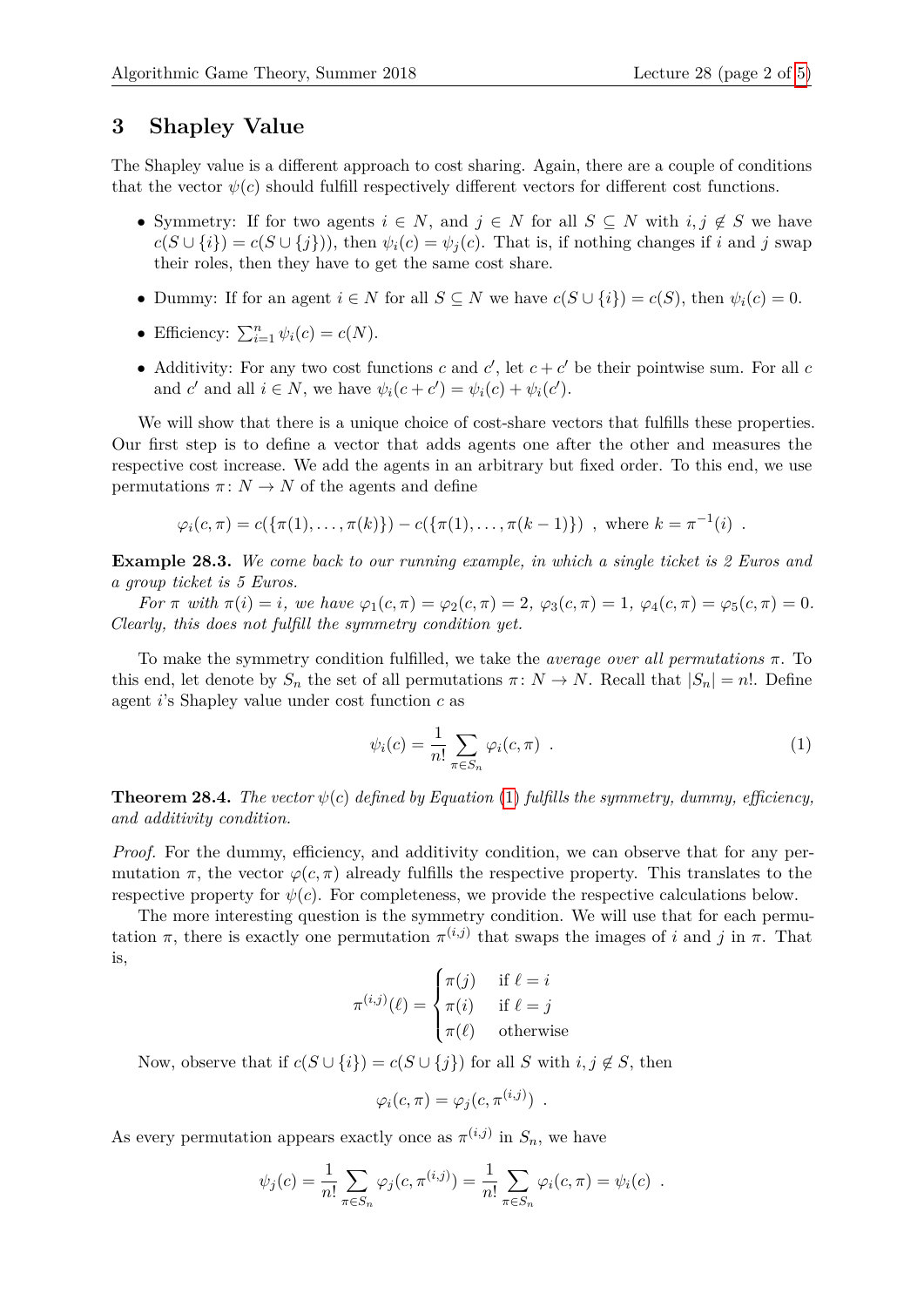In more detail, for the dummy condition, we observe

$$
\varphi_i(c,\pi) = c(\{\pi(1),\ldots,\pi(k)\}) - c(\{\pi(1),\ldots,\pi(k-1)\}) = 0
$$

and therefore

$$
\psi_i(c) = \frac{1}{n!} \sum_{\pi \in S_n} \varphi_i(c, \pi) = 0.
$$

For the efficiency condition, we have

$$
\sum_{i=1}^{n} \varphi_i(c, \pi) = \sum_{k=1}^{n} c(\{\pi(1), \dots, \pi(k)\}) - \sum_{k=1}^{n} c(\{\pi(1), \dots, \pi(k-1)\}) = c(N) - c(\emptyset) = c(N)
$$

by a telescoping sum and therefore

$$
\sum_{i=1}^{n} \psi_i(c) = \frac{1}{n!} \sum_{\pi \in S_n} \sum_{i=1}^{n} \varphi_i(c, \pi) = \frac{1}{n!} \sum_{\pi \in S_n} c(N) = c(N) .
$$

For the additivity condition, we have

$$
\varphi_i(c + c', \pi) = c(\{\pi(1), \dots, \pi(k)\}) - c(\{\pi(1), \dots, \pi(k-1)\}) + c'(\{\pi(1), \dots, \pi(k)\}) - c'(\{\pi(1), \dots, \pi(k-1)\}) = \varphi_i(c, \pi) + \varphi_i(c', \pi) .
$$

This gives

$$
\psi_i(c+c') = \frac{1}{n!} \sum_{\pi \in S_n} \varphi_i(c+c',\pi) = \frac{1}{n!} \sum_{\pi \in S_n} \varphi_i(c,\pi) + \frac{1}{n!} \sum_{\pi \in S_n} \varphi_i(c',\pi) = \psi_i(c) + \psi_i(c') \quad \Box
$$

## **4 Uniqueness of the Shapley Value**

Interestingly, this is the only choice of cost vectors that fulfills these conditions. So, our conditions fully characterize the way of sharing the cost. Recall that this is different in the definition of the core, where there might be multiple solutions (or none).

<span id="page-2-1"></span>**Theorem 28.5.** *The vectors*  $\psi(c)$  *defined by Equation* [\(1\)](#page-1-0) *are the only ones that fulfills the symmetry, dummy, efficiency, and additivity condition.*

<span id="page-2-2"></span>**Lemma 28.6.** For  $T \subseteq N$ , let  $c_T$  be the cost function such that  $c(S) = 1$  if  $S \supseteq T$ , 0 otherwise. *That is, for*  $\alpha \in \mathbb{R}$ ,  $\alpha \cdot c_T$  *is the function that has value*  $\alpha$  *if all of T appear in S, otherwise it is* 0*. Then, for any fixed*  $\alpha$  *and*  $T$ *, the unique*  $\psi(\alpha c_T)$  *that fulfills the symmetry, dummy, and efficiency condition is*

$$
\psi_i(\alpha \cdot c_T) = \begin{cases} \frac{\alpha}{|T|} & \text{if } i \in T \\ 0 & \text{otherwise} \end{cases}
$$

*.*

*Proof.* It is easy to see that the *ψ* function defined this way fulfills the mentioned conditions. So, we only have to show it is the only one.

For  $i \notin T$ , we have to have  $\psi_i(\alpha c_T) = 0$  by the dummy condition.

So, using the efficiency condition, we have to have  $\sum_{i \in T} \psi_i(\alpha c_T) = \alpha$ .

Finally, by the symmetry condition, we have to have  $\psi_i(\alpha c_T) = \psi_i(\alpha c_T)$  for all  $i, j \in T$ . Therefore,  $\psi_i(\alpha c_T) = \frac{\alpha}{|T|}$  for all  $i \in T$ .

<span id="page-2-0"></span>**Lemma 28.7.** For every cost function *c*, there is a unique choice of values  $(\alpha_T)_{T \subseteq N, T \neq \emptyset}$ ,  $\alpha_T \in \mathbb{R}$ *for all T such that*  $c = \sum_{T \subseteq N, T \neq \emptyset} \alpha_T c_T$ .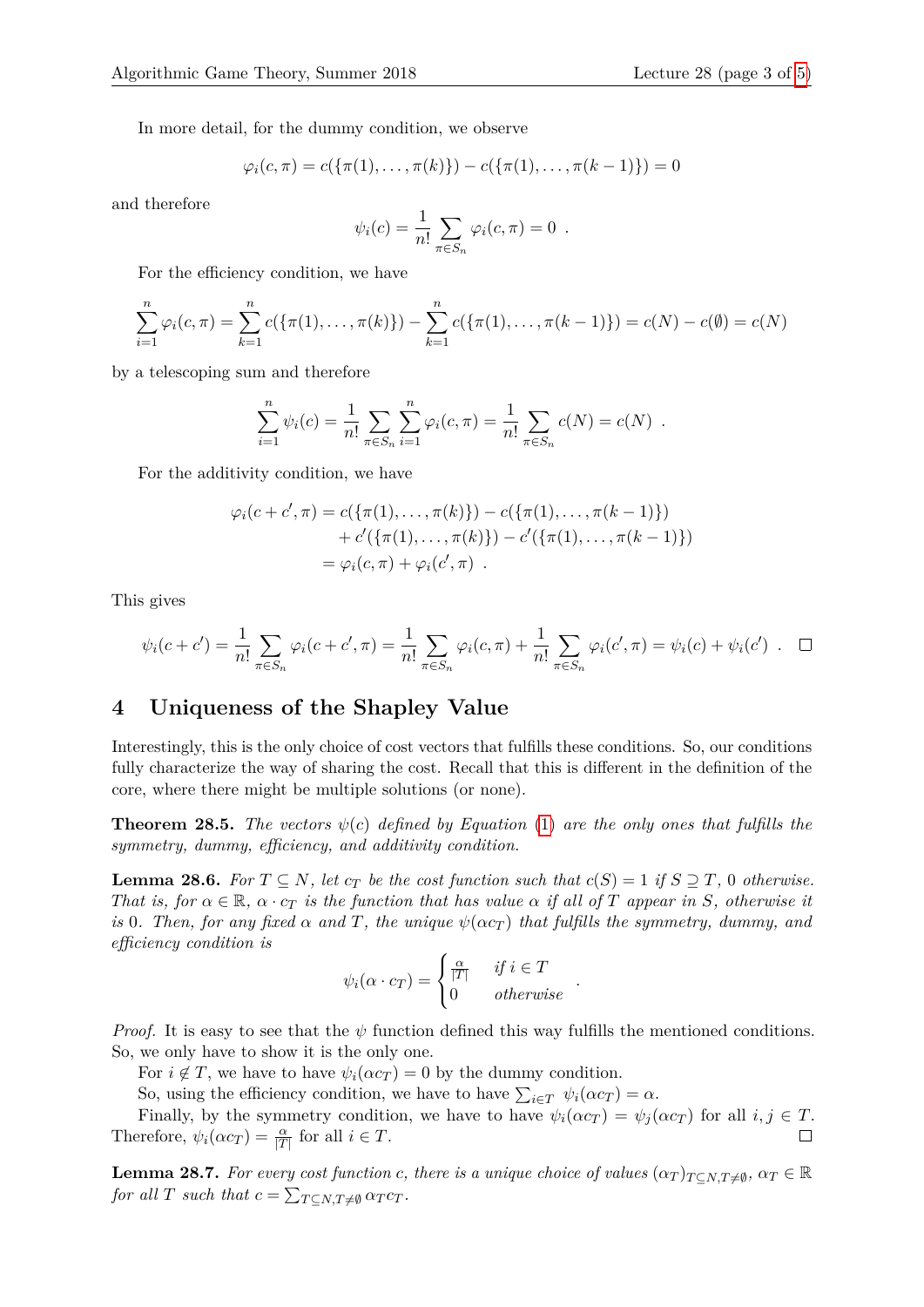| $\Omega$       |                  |                |              |  |
|----------------|------------------|----------------|--------------|--|
| $\mathbf{I}$   | $\overline{0}$   |                |              |  |
| $\overline{0}$ | $\boldsymbol{0}$ | $\overline{0}$ | 1            |  |
| 0              | 0                | 0              | $\mathbf{0}$ |  |

Figure 1: Structure of constraint matrices in proof of Lemma [28.7.](#page-2-0)

<span id="page-3-0"></span>*Proof.* We have to choose  $(\alpha_T)_{T \subseteq N, T \neq \emptyset}$  such that for all  $S \subseteq N$ , we have  $c(S) = \sum_{T \subseteq N, T \neq \emptyset} \alpha_T c_T(S)$ . Recall that  $c_T(S) = 1$  if and only if  $S \supseteq T$ . So, we can rewrite the right-hand side as  $\sum_{T \subseteq N, T \neq \emptyset} \alpha_T c_T(S) = \sum_{T \subseteq S, S \neq \emptyset} \alpha_T.$ 

That is, we get system of linear equations stating that

$$
\sum_{T \subseteq S, S \neq \emptyset} \alpha_T = c(S) \quad \text{ for all } S \subseteq N, S \neq \emptyset.
$$

Note that we have  $2^n - 1$  variables and just as many constraints. So, it suffices to show that the system always has a unique solution, which proves the lemma.

To see this most clearly, sort the variables and constraints by increasing |*T*| or |*S*| respectively. On the diagonal of the constraint matrix, every entry is 1 because these are the entries for which  $S = T$ . Below the diagonal, the set *T* has either smaller size then *S*, so the entry is 0, or they have equal size but are distinct, in which case the entry is 0 again. That is, we have a matrix with 1 on the diagonal, 0 below it, and arbitrary entries above it (see Figure [1\)](#page-3-0). Following the Gaussian algorithm, we see that there is always a unique solution.  $\Box$ 

Now we are ready to prove Theorem [28.5](#page-2-1) by decomposing the function *c* to a sum of  $\alpha_T c_T$ and using the additivity condition.

*Proof of Theorem [28.5.](#page-2-1)* Note that we only have to show that the solution is unique. To this end, we use the unique decomposition  $c = \sum_{T \subseteq N, T \neq \emptyset} \alpha_T c_T$  according to Lemma [28.7.](#page-2-0)

By additivity, we have to have

$$
\psi_i(c) = \psi_i \left( \sum_{T \subseteq N, T \neq \emptyset} \alpha_T c_T \right) = \sum_{T \subseteq N, T \neq \emptyset} \psi_i(\alpha_T c_T) .
$$

We have  $\psi_i(\alpha_T c_T) = \frac{\alpha_T}{|T|}$  if  $i \in T$  and 0 otherwise by Lemma [28.6.](#page-2-2) That is,

$$
\psi_i(c) = \sum_{T \subseteq N, T \neq \emptyset} \psi_i(\alpha_T c_T) = \sum_{T \subseteq N, i \in T} \frac{\alpha_T}{|T|} .
$$

As the vector  $(\alpha_T)_{T \subseteq N, T \neq \emptyset}$  is unique by Lemma [28.7,](#page-2-0) this is the unique solution. As the definition in Equation [\(1\)](#page-1-0) also fulfills the same conditions, they have to coincide.  $\Box$ 

#### **5 Outlook**

The game we considered today is a *cooperative game with transferable utilities*. Usually, you will see it defined by values rather than costs but as they are arbitrary reals one translates to the other.

An interesting question is when a core solution exists. Under some conditions regarding the cost functions *c*, the Shapley value is in the core. Also, we did not discuss how to compute any of this. The way we defined the Shapley value, it takes  $\Theta(n!)$  time to compute. By exploiting symmetries, it can be reduced to  $\Theta(2^n)$ .